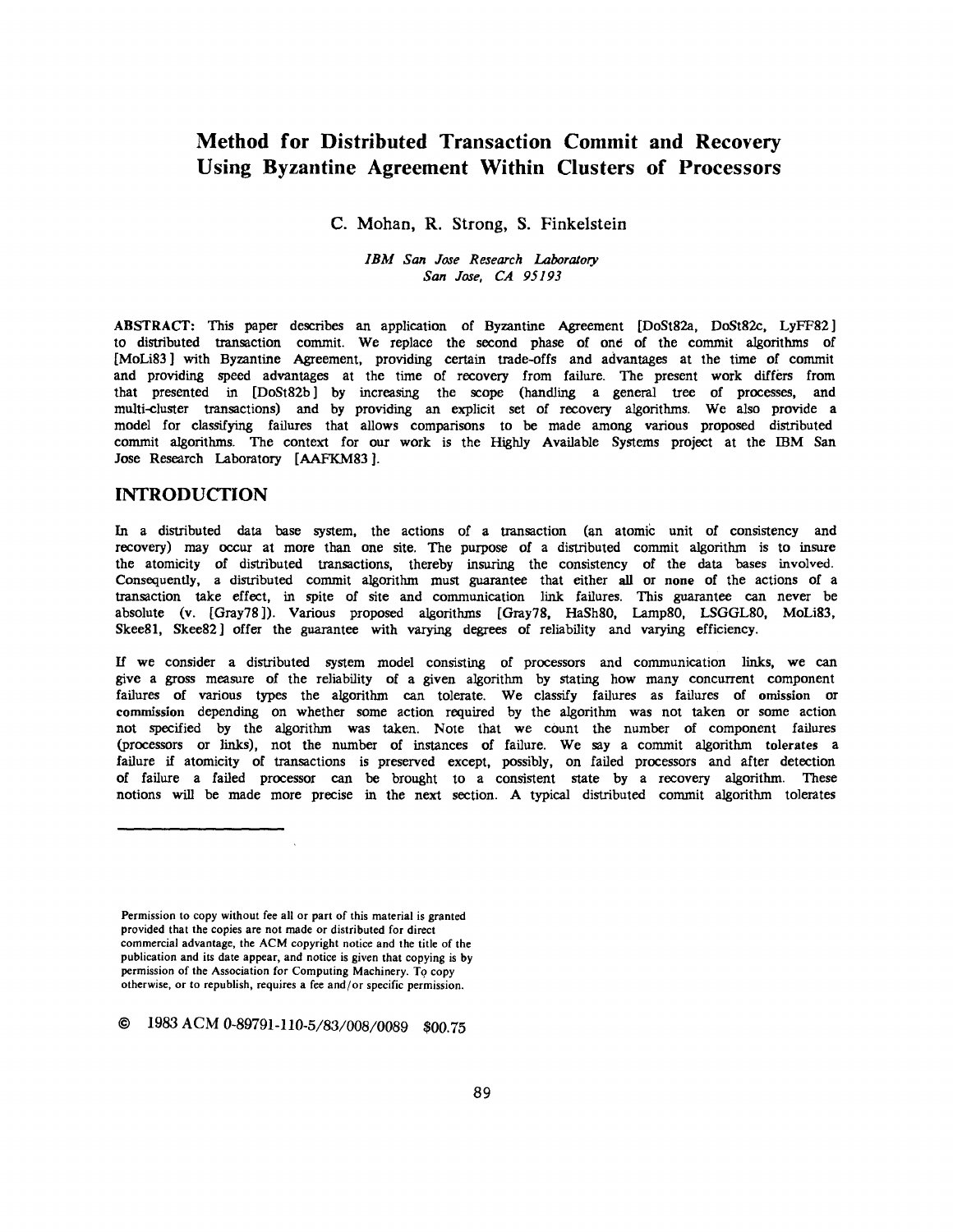any number of failures of omission but cannot tolerate some single failures of commission (e.g. telling some sites to commit the transaction and telling others to abort).

Efficiency of a distributed commit algorithm may be measured by the number of messages sent, the time for completion of the commit processing, the level of parallelism permitted during the commit processing, the number of state transitions required, the time required for recovery from failures, the number of log records written, and the number of those log records that axe written synchronously to stable storage. Here, we distinguish between records that must be forced to stable storage before processing can continue and records that axe allowed to migrate asynchronously to stable storage. In general, these numbers are expressed as a function of the number of sites or processes involved in the execution of the distributed transaction.

With respect to failure resiliency, an important characteristic of commit algorithms is their blocking property. A commit algorithm is said to be blocking if the algorithm requires that a process that had consented to committing a transaction wait, after noticing the failure of its coordinator, until it can reestablish communication with its coordinator to determine the final outcome (commit or abort) of the commit processing for that transaction. Depending on how fast the coordinator site recovers, this wait period could be quite long. During this period the waiting process may hold locks on resources and prevent the completion of otherwise independent transactions. Skeen has observed that no non-blocking distributed commit algorithm can tolerate a number of failures of omission sufficient to partition the network [SkeeS1 ].

In this paper, we show how to trade increased message traffic, and (possibly) some delay in committing transactions, for improved failure recovery time, reductions in numbers of synchronous writes to stable storage, reductions in numbers of required acknowledgements, and removal of the blocking property (assuming that network partitioning is impossible). To achieve this, we use new efficient methods for guaranteed multicast of a message or Byzantine Agreement. The goal of Byzantine Agreement algorithms is for a set of processors to agree on the contents of a message sent by one of them. Several different Byzantine Agreement algorithms have been developed to take advantage of trade-offs that exist between requirements on number of participants, number of phases, and number of messages [DFFLS82, DoSt82a, DoSt82c, LyFF82]. The name Byzantine is applied because no assumption is made about the behavior of faulty components except to quantify the maximum number of independent failures handled. Failures of omission or commission are tolerated up to the maximum number.

We describe a non-blocking algorithm for distributed commit that tolerates any number of failures of omission up to the number required to partition the network, and tolerates a similar number of failures of commission that occur sufficiently late in commit processing. We emphasize that we are not supplying Byzantine reliability for transaction processing as a whole, but axe only providing Byzantine reliability during commit processing. However, we will handle the case in which some processes axe told to commit while others are told to abort. Moreover our methods suggest ways in which greater Byzantine reliability (greater tolerance for even arbitrary failures of commission) may be provided for transaction processing as a whole.

### HIGHLY AVAILABLE SYSTEMS ENVIRONMENT

In this section we describe the context for our work.

A loosely connected set of processors intended to provide high availability for dala base subsystems is called a cluster. The connectivity and communication bandwidth within a cluster are assumed to be high. In the Tandem NonStop<sup>M</sup> architecture such a cluster is called a node [Borr80]. We assume that our network is a connected collection of clusters. Some clusters may contain single processors but the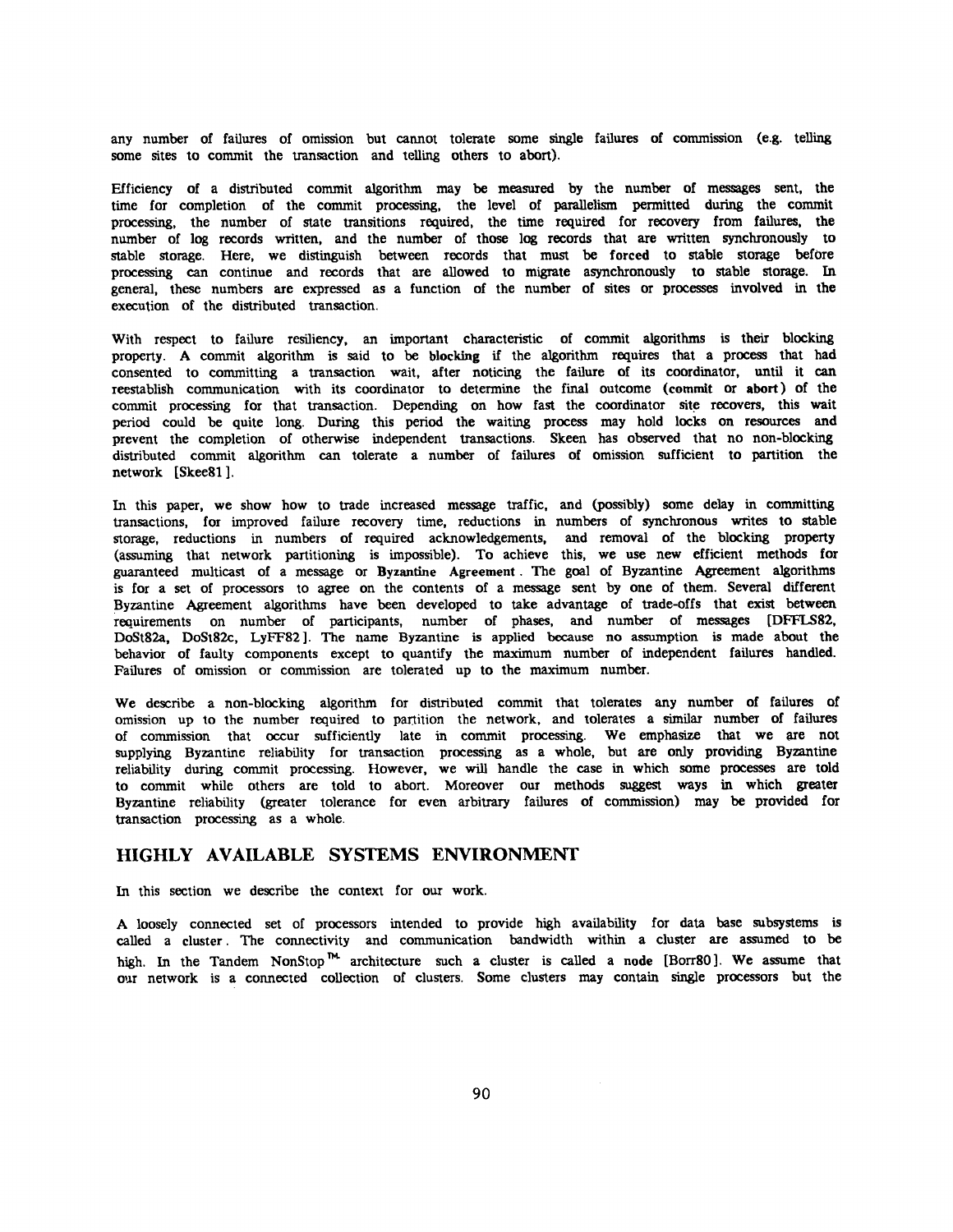typical cluster contains three or more processors. The connectivity and communication bandwidth among different clusters are assumed to be low.

For each distributed transaction, a tree of processes is created to do its work. This multi-level (not just two-level) tree-of-processes model of distributed transaction execution is the model adopted by the distributed data base systems R\* [DSHLM82, HSBDL82, LHMWY83] and ENCOMPASS [Borr81]. Each process may access a different data base. Under normal circumstances a process executes on only one processor. More than one process in the tree may be located on the same processor. Initially, only the root of this tree, which is called the transaction coordinator process, exists. It is this process which is connected to the user at a terminal or an application program executing a transaction. The tree evolves as the transaction execution proceeds. The edges represent the superior/subordinate relationship between processes. Non-root, non-leaf nodes act as coordinators as well as subordinates, while leaf nodes act only as subordinates and the root node acts only as coordinator. Each process knows about and communicates directly with only its immediate neighbors (i.e., immediate descendents and ancestor, if any) in the tree.

The cluster that contains the root of the tree of processes is called the root cluster of the transaction. All the other clusters spanned by the tree are called non-root clusters. Figure 1 shows an example process tree, in which C is the root, and C, B, F and G belong to the root cluster.

In the Highly Available Systems (HAS) prototype at IBM San Jose Research Laboratory [AAFKM83 ], which provides the context for our work, each processor will run one or more data base (DB) subsystems, each managing a data base, as well a communication subsystem. A DB subsystem is completely responsible for managing its data base. Mirrored copies of the data base files are maintained. In case a DB subsystem fails, a backup subsystem in the same cluster is activated to take over the responsibilities of the failed system. The backup DB subsystem will also have access to the primary DB subsystem's files (including logs).

We assume that each data base subsystem has a log in stable storage, which is used to recoverably record the data base or transaction state changes. We also assume the existence of a facility, independent of transaction processing, for reaching Byzantine Agreement. This facility includes, on each processor, an agreement log, which contains a history of recent agreements (accessible by their times of generation). Old agreements are assumed archived, and recent agreements are assumed to be held in virtual storage. The Byzantine Agreement algorithm, as used by our commit protocols, is performed by the communication subsystems of all the processors within a cluster; it is not performed between clusters. The agreement is not carried out across clusters for two reasons: (1) the inter-cluster



**Figure 1: Example Process Tree with Root Cluster Processes Identified**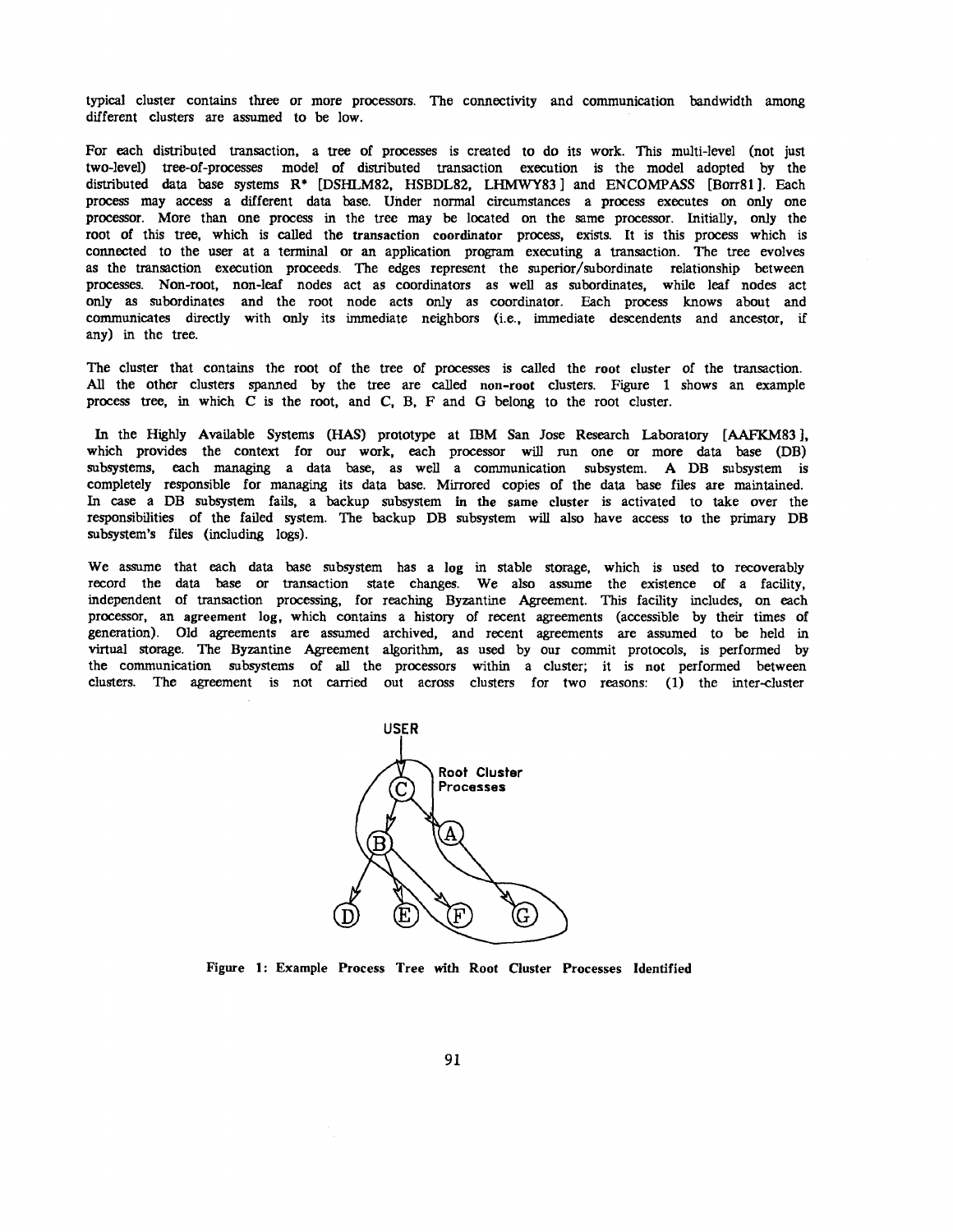connectivity is not likely to be high enough to provide good Byzantine reliability, and (2) the cost of system-wide agreement may be prohibitively high. When an agreement is reached, appropriate messages are delivered by each processor's communication subsystem to a list of mailboxes (local to the processor) that were included in the agreement message. The Byzantine reliability (number of independent faults tolerated by the modified commit algorithm) will be min(conn-l,card), where corm is the connectivity of the root cluster, and card is the eardinality of the root cluster.

# **DISTRIBUTED TRANSACTION COMMIT**

In this section we describe one of the R\* commit protocols which we modify with Byzantine Agreement in the following section.

The distributed commit algorithms referenced in the introduction are variations of what has come to be known as the two-phase commit algorithm [Gray78, LampS0]. In the latter, during the first (or prepare) phase, all the participating processes of the transaction are polled to determine whether they are willing to commit the transaction, by the sending of *prepare* messages, which are answered with *yes~no vote* messages. The poll is initiated by the transaction coordinator process. During the second (or commit) phase, a decision based on the votes received is propagated to all the relevant participants, by the sending of *commit/abort* messages, which may be acknowledged by the sending of *ack* messages.

The traditional two-phase commit algorithm has been extended to define two types of commit algorithms for R\*. They are called Presumed Abort (PA) and Presumed Commit (PC) [MoLi83]. The two protocols differ in their message and log overhead costs. Both the algorithms permit individual processes of a transaction to unilaterally decide to abort the transaction, provided that the process making the abort decision has not already expressed its willingness to commit the transaction.

If the user decides to abort (respectively commit) the transaction, then the root process receives the *ABORT TRANSACTION* (respectively *COMMIT TRANSACTION)* command. The root propagates the *abort* to its subordinates. They in turn propagate it to their subordinates, and so on. *Abort* messages sent under these circumstances are not acknowledged.

If the root receives a *COMMIT TRANSACTION* command, it initiates the commit algorithm by sending *prepare* messages to its subordinates. At that time the root can choose which algorithm it wants to follow: PA or PC. In both the algorithms, after receiving a *prepare,* a process forwards the *prepare* to its subordinates, if any. If PC is chosen, a collecting record, which contains the names of the immediate subordinates, is forced to stable storage before the prepare messages are sent. For brevity, we will discuss and modify only PA. Application of our techniques to PC is straightforward. What follows is a pseudocode description of PA. Local procedure calls, which are synchronous, are distinguished from remote requests to perform procedures. Remote requests are made by sending messages to the remote processes, and the performance of the requested actions is asynchronous with respect to the requestor.

*/\* User has requested COMMIT TRANSACTION for transaction T, for which C is transaction coordinator \*/*  PA: PROCEDURE(T) AT SITE(C); BEGIN */\* Phase 1 \*/*  PERFORM PrepareTrans(T) AT SITE(C); /\* *same site \*/*  WAIT UNTIL "reply is received"; IF "reply is <Vote yes on T>" THEN /\* *Phase 2 \*/* CALL CommitTrans(T); */\* AT SITE(C) \*/*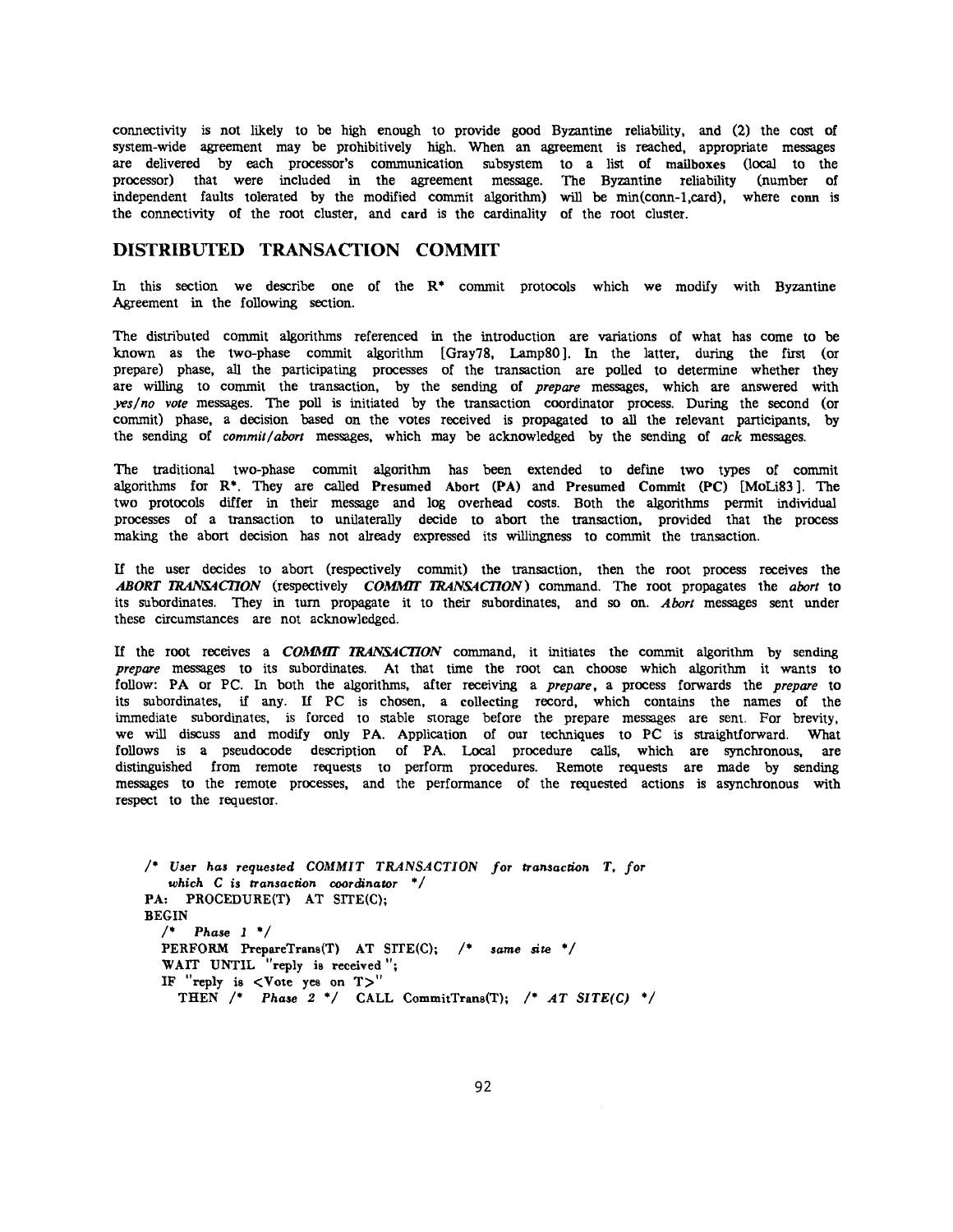END PA;

```
/* For phase I of 2-Phase Commit */ 
PrepareTrans: PROCEDURE(T) AT SITE(S); 
BEGIN
  IF "S is not willlng to Commit T" 
    THEN okay := FALSE
    ELSE BEGIN /* S is willing to Commit T */
      okay := TRUE;FORALL S] IN Subordinates(S) DO 
         SEND(<PERFORM PrepareTrans(T) >) TO S1;
      WHILE okay AND "some subordinate has not replied " DO 
         BEGIN 
           WAIT for a reply from some subordinate; 
           IF "reply is <Vote no on T>" 
             THEN okay := FALSE;
         END; /* while *1 
    END; /* S is willing to Commit T */ 
  IF okay 
    THEN BEGIN /*all subordinates willing to commit */
      Log(<Prepared T>) and force record to stable storage;
      REPLY(<sub>Yote</sub> yes on T>);
    END 
    ELSE BEGIN 
      REPLY(<i>Note no on T</i>);
      CALL AbortTrans(T); 
    END; 
END PrepareTrans ; 
/* For phase 2 of 2-Phase Commit */ 
CommitTrans: PROCEDURE(T) AT SITE(S); 
BEGIN 
  Log( < Committed T>) and force record to stable storage;
  IF "S is the transaction coordinator, C" 
    THEN Tell User that T was Committed 
    ELSE REPLY(<Acknowledgc Commit of T>); 
  FORALL SI IN Subordinates(S) DO 
    SEND( <PERFORM CommitTrans(T) >) TO SI; 
  COMMIT T locally; 
  WHILE "some subordinate has not replied " DO 
    WAIT for a Commit Acknowledgement from some subordinate; 
  Log(<Ended T>);
END CommitTrans ;
AbortTrans: PROCEDURE(T) AT SITE(S); 
BEGIN 
  Log(<script>Abort T>);FORALL S1 IN Subordinates(S) DO 
    IF *'S] didn't Vote no on T"
```

```
THEN Send(<PERFORM AbortTrans(T) >) TO S1;
```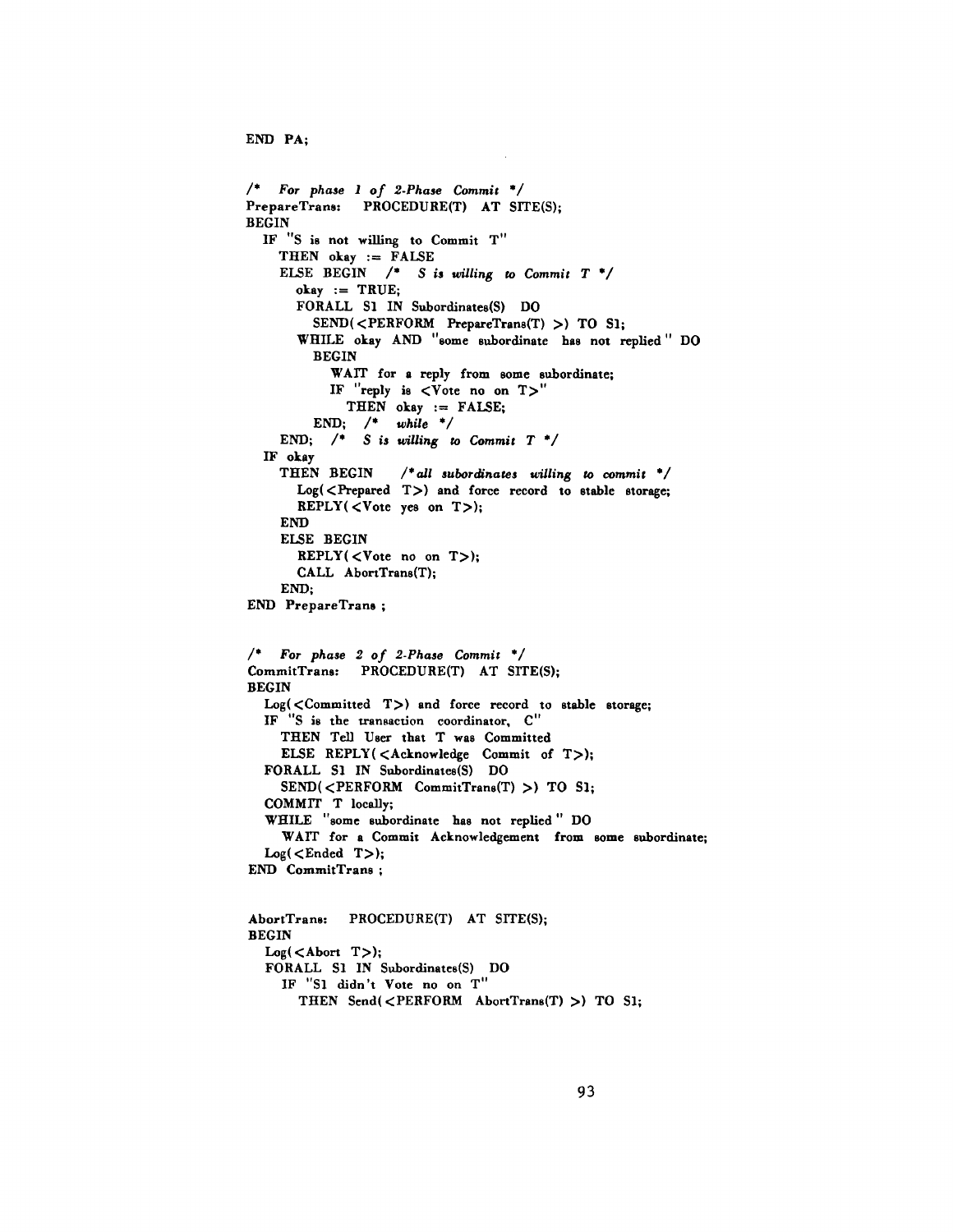ABORT T locally; IF "S is the coordinator, C" THEN Tell User that T was Aborted; END AbortTrans ;

More detailed descriptions of the PA and PC protocols, the recovery algorithms and performance comparisons can be found in [MoLi83]. The phrase "COMMIT T locally" ("ABORT T locally") means "make all updates visible and free locked resources" ("dispense with all updates and free locked resources"). The logging of COMMIT or ABORT by the root process must guarantee the associated action (both locally and by the subordinates), whether or not there are failures.

When a subordinate DB subsystem recovers from a failure, it may have some in doubt transactions (those for which prepare but no commit or abort records are logged). For each in doubt transaction the subordinate must ask its superior (its immediate predecessor in the tree) for the resolution (commit or abort). If the superior finds no record of the transaction then it presumes abort in PA.

# **MODIFIED COMMIT ALGORITHM**

In this section, we describe the distributed commit algorithm using Byzantine Agreement (BPA) as a modification of PA. It is also possible to define the (similar) BPC protocol by modifying the presumed commit protocol PC.

We assume that before it initiates BPA the transaction coordinator (C) has collected information about the depth of the tree of processes generated, and consequently has a good upper bound estimate *(PhaselTime)* on the time required to complete the prepare phase. (If this bound is exceeded, then C must abort the transaction, and may retry it using a larger bound on the prepare phase.) What follows is pseudocode description of BPA.

*/\* User has requested COMMIT TRANSACTION for transaction T, for which C is transaction coordinator. C already has determined PhaselTime. ByzT is a bound on the time* for *performing Byzantine Agreement, which should include an allowance for dock differences and network problems [DoSt82b, LaMe82]. \*/*  PA: PROCEDURE(T) AT SITE(C); BEGIN StartPhasel := ClockTime; /\* *Time* from *local clock \*/*  ExpectEndPhasel := StartPhasel + PhaselTime;  $ExpectedPhase2 := ExpectedPhase1 + ByzT;$ */\* Phase 1 \*/*  PERFORM PrepareTrans(T,ExpectEndPhase2) AT SITE(C); /\* *same site \*/*  WAIT UNTIL "reply is received";  $EndPhase1 := ClockTime;$ IF  $EndPhase1 \leq=ExpectedPhase1$  AND "reply is <Vote yes on T> WITH Mailboxes" THEN BEGIN APPEND Mailbox(C) TO Mailboxes;  $Log(*Prepared* T>)$  and force record to stable storage; */\* Asynchronously attempt Byzantine Agreement for processors in Cluster(C) \*/*  ATTEMPT ByzantineAgree(T,Mailboxes); */\* Action will be taken at all cluster processors based* on *whether or not agreement is reached before the timer goes off \*/*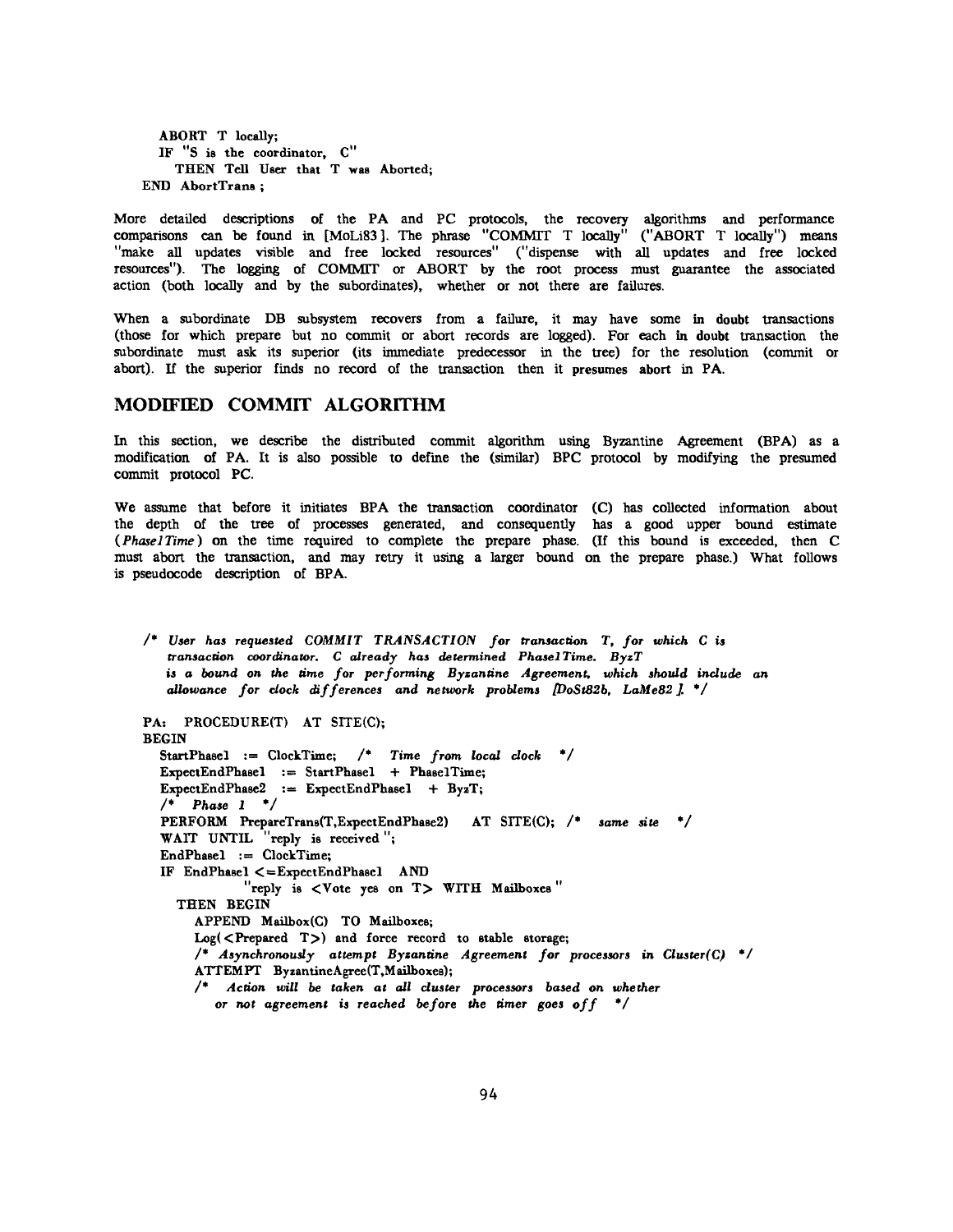SetTimer(Mailbox(C),ExpectEndPhase2) AND WAIT; */\* Wait until waked by timer popping or by commit in Mailbox*  \*/ IF "waked by timer" THEN CALL AbortTrans(T) /\* *at Site (C) \*/*  ELSE BEGIN */\* waked by commit message in Mailbox(C) \*/*  UnSetTimer(Mailbox(C)); CALL CommitTrans(T); /\* *at Site (C) \*/*  END; */\* waked by commit \*/*  END /\* EndPhasel  $\leq$ =ExpectPhasel AND reply is yes \*/ ELSE CALL AbortTrans(T); */\* at Site (C) \*/*  END PA; */\* For phase I of 2-Phase Commit \*/*  PrepareTrans: PROCEDURE(T,ExpectEndPhase2) AT SITE(S); BEGIN IF "S is not willing to Commit T" THEN  $okay := FALSE$ ELSE BEGIN */\* S is willing to Commit T \*/*  okay  $:=$  TRUE;  $Mailboxes := EmptyList;$ FORALL S] IN Subordinates(S) DO SEND( <PERFORM PrepareTrans(T,ExpeetEndPhase2) >) TO \$1; WHILE okay AND "some subordinate has not replied " DO BEGIN WAIT for a reply from some subordinate; */\* Replies have the form. vote WITH NewMailboxes \*/*  IF "vote is <Vote no on T>" THEN okay  $:=$  FALSE ELSE APPEND NewMailboxes TO Mailboxes; END; /\* *while \*/*  END; */\* S is willing to Commit T \*/*  IF okay THEN BEGIN  $Log(*Prepared* T)$  and force record to stable storage; IF "S is in Cluster(C)" THEN APPEND Mailbox(S) TO Mailboxes; REPLY( <Vote yes on T> WITH Mailboxes); IF "S is not the coordinator, C" AND "S is in Cluster(C)" THEN BEGIN SetThner (Mailbox(S),ExpectEndPhase2) AND WAIT; */\* Wait until waked by timer popping or by commit in Mailbox \*/*  IF "waked by timer" THEN CALL AbortTrans(T) */\* at Site (S) \*/*  ELSE BEGIN */\* waked by commit message in Mailbox(S)*  \*/ UnSetTimer(Mailbox(S)); CALL CommitTrans(T); /\* *at Site (S) \*/*  END; /\* *waked by commit \*/*  END; */\* S is in root duster and is not the coordinator \*/ END /\* if okay \*/*  ELSE BEGIN REPLY( <Vote no on T> WITH EmptyList); CALL AbortTrans(T);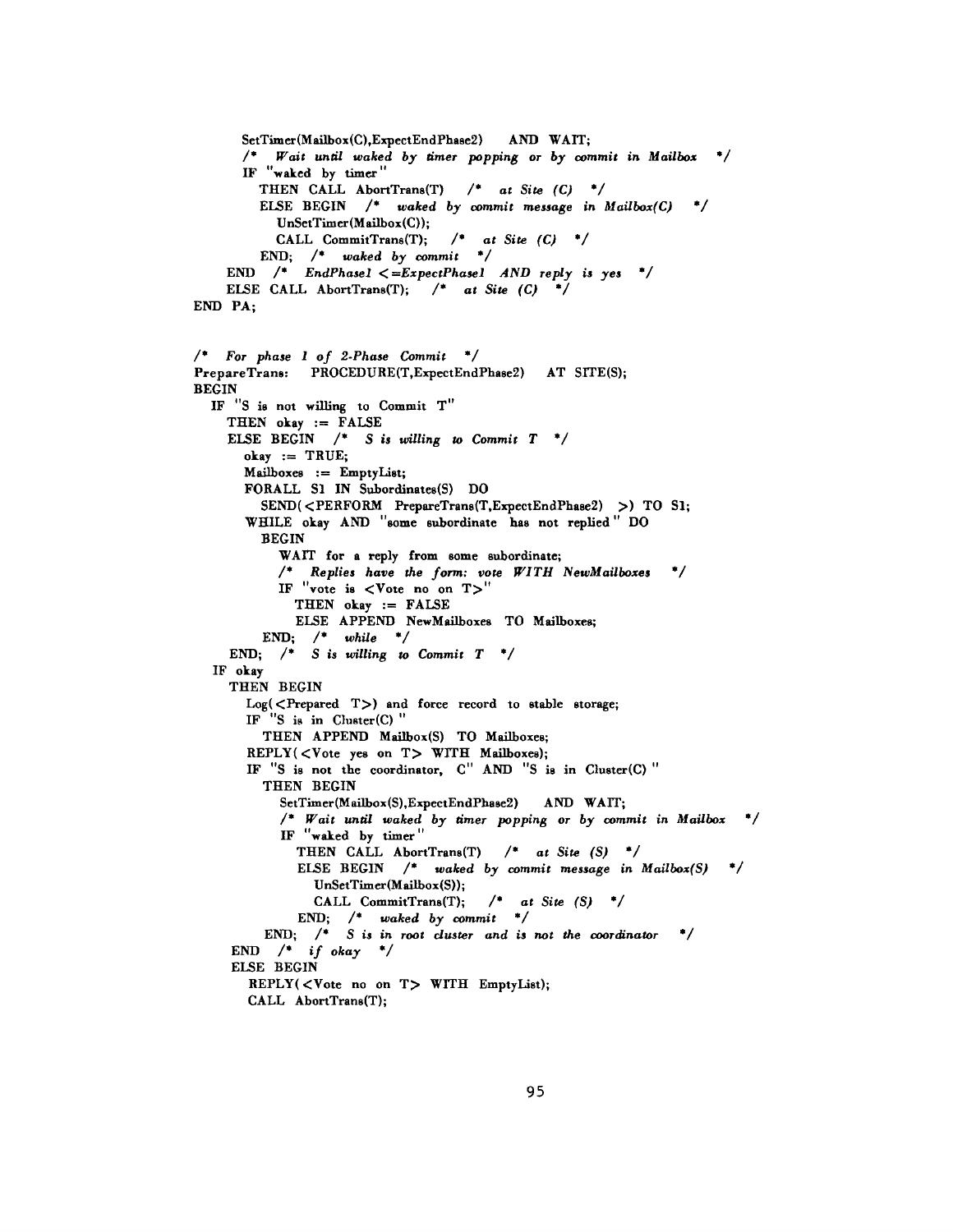END; END PrepareTrans ;

*/\* On each PROCESSOR in Cluster(C), if the Byzantine Agreement* succeeds, the *Communications Subsystem on that Processor should perform the following procedure \*/*  ByzSucceed: PROCEDURE(T,Mailboxes) AT PROCESSOR(P); BEGIN LOG( <Committed T>) IN BYZANTINE LOG; FORALL S RUNNING ON P SUCH THAT Mailbox(S) IS IN Mailboxes DO  $POST(*Commit* T>) TO Mailbox(S);$  /\* wakes S \*/ END ByzSuceeed ; */\* For phase 2 of 2-Phase Commit \*/*  CommitTrans: PROCEDURE(T) AT SITE(S); BEGIN IF "S is the coordinator,  $C''$  OR "S is not in Cluster(C)" THEN DO Log( < Committed T>) and force record to stable storage; IF "S is the coordinator, C" THEN Tell User that T was Committed ELSE REPLY(<Acknowiedge Commit of T>); END; IF "S is in Cluster(C)" AND "S has some subordinate NOT IN Cluster(C)" THEN Log(<Committed T>) and force record to stable storage; FORALL S1 IN Subordinates(S) AND NOT IN Cluster(C) DO SEND(<PERFORM CommitTrans(T) >) TO \$1; COMMIT T locally; WHILE "some subordinate NOT IN Cluster(C) has not replied" DO WAIT for a Commit Acknowledgement from such a subordinate;  $Log(<$ Ended T>); END CommitTrans; AbortTrans: PROCEDURE(T) AT SITE(S); BEGIN  $Log(*Abort* T>)$ ; FORALL SI IN Subordinates(S) AND NOT IN Cluster(C) DO

IF "\$1 didn't Vote no on T" THEN Send( <PERFORM AbortTrans(T) >) TO S1; ABORT T locally; IF "S is the coordinator, C" THEN Tell User that T was Aborted; END AbortTrans ;

Phase 1 (PrepareTrans) in BPA differs from PA in two ways. One difference is that every process forwards, with the Perform PrepareTrans message, the time (supplied by C) by which the first phase is to terminate. The other difference involves mailboxes for the processes that are in C's cluster, the root cluster. A process that votes yes should append to its vote message a list of all mailbox ids that it received with the yes votes of its subordinates, and should append a mailbox id of its own if it is in the root cluster. (In the example of Figure 1, assuming that all processes vote yes, B will forward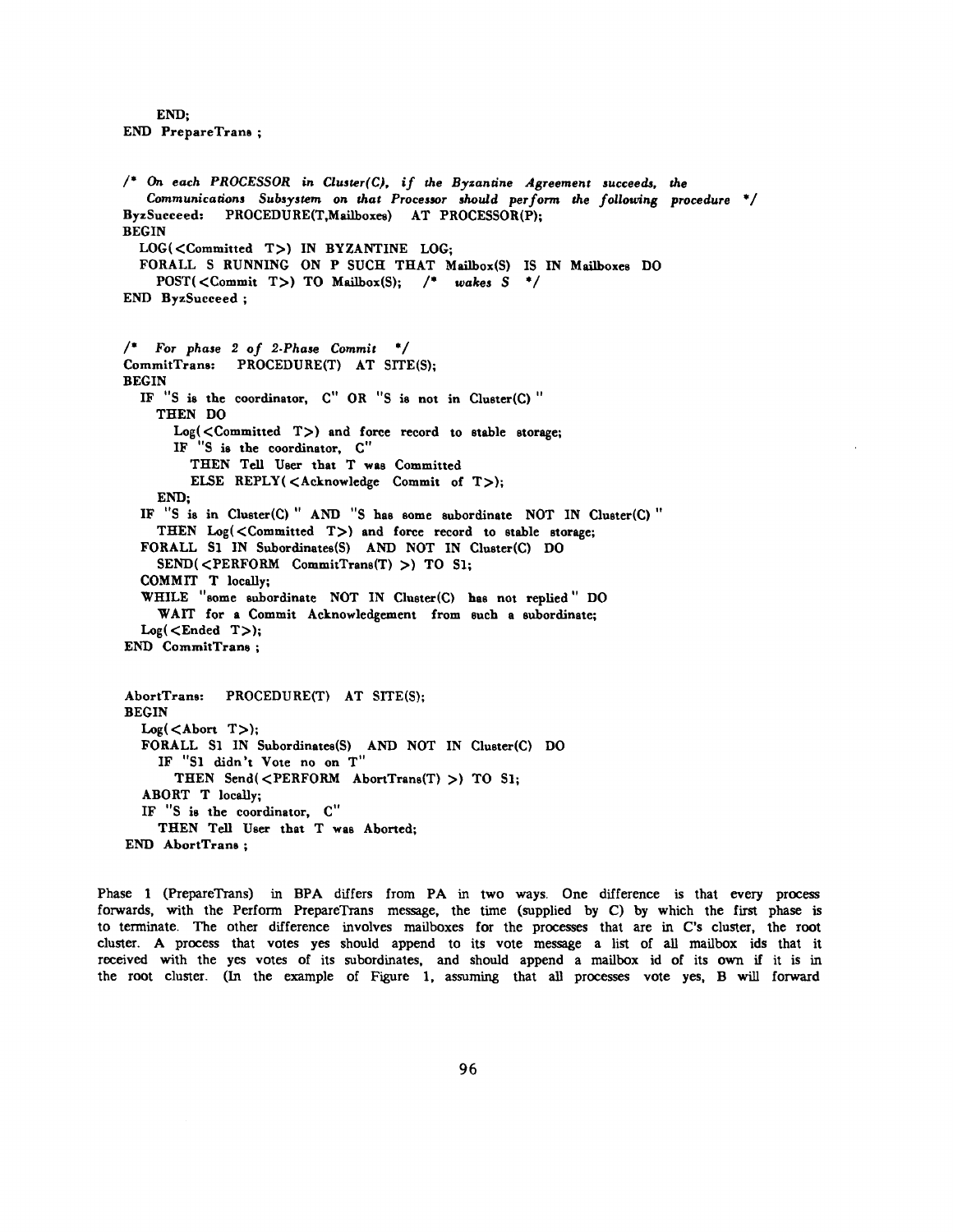along with its yes vote the id of its mailbox and that of F's.) Each process that is in the root cluster waits to receive (in the mailbox whose id it appended) an agreement to commit, setting a timer allowing enough time for one Byzantine Agreement after the upper bound on termination of phase 1. If the commit agreement is received before the timer expires, then the process commits immediately. If the timer expires, then the process aborts instead.

During phase 1 of BPA, processes outside the root cluster behave just as they do in PA, except that they must forward mailbox ids. (In the example of Figure 1 A will forward the id of G's mailbox.) Outside the root cluster, BPA is blocking, since processes do not set timers. (In the example of Figure 1 D, E and A do not set timers.) Thus a process that has voted yes may wait indefinitely to be told by its superior whether to commit or abort the transaction. (In a system that has back-ups for database systems, such as the HAS prototype, a process must wait until a back-up for its superior is activated.) However inside the root cluster, processes stay in the prepared state at most until the timeout, so BPA is not blocking inside the root cluster.

At the end of the phase 1 of BPA, the transaction coordinator C decides whether or not to commit the transaction. C decides to commit only if all its subordinates voted yes. If C decides to abort, it aborts the transaction locally, but sends no messages to subordinates in the root cluster; these processes will abort the transaction when their timers expire. If C decides to commit, it behaves like a subordinate in PA, writing a prepared record and forcing it to stable storage. (The prepared record is for the purpose of recovery.) C also appends a mailbox id to the list of root cluster mailbox ids received from subordinates. It then generates a Byzantine Agreement on the commit message (among all the processors in the root cluster, not just those that participated in the transaction) and waits on its mailbox. The mailbox ids are sent as part of that commit message, but are not used until the commit point is reached. The commit point is the point at which Byzantine Agreement is reached; C should force a commit record to its log when it is informed by a message in its mailbox that agreement has been reached. When a processor where one of the mailboxes is located reaches the commit point, it posts a commit agreement message to that mailbox (or to those mailboxes, since more than one may be on a single processor).

If a root cluster process S receives the commit agreement before its timer expires, then it commits the transaction locally, performing updates and dropping locks. Only if S has any subordinates that are not in the root cluster must it write (and force) a commit record to the log. In that case, S must also complete processing as in phase 2 of PA for those subordinates.

If a root cluster process times out before receiving the commit agreement, then it acts as if it had been told to abort the transaction. The transaction coordinator C may timeout just like any other process. A process that times out needs to send abort messages only to its subordinates in non-root clusters.

## **RECOVERY**

This section briefly discusses some of the techniques for cluster and processor recovery in a system using BPA.

### CLUSTER RECOVERY

Ousters are not supposed to crash. If a cluster crashes we call this event a catastrophe. The details of cluster recovery are beyond the scope of this paper. However, we can sketch the required operations by treating a cluster like a single processor: the data bases managed by a cluster must be recovered from checkpoints and the logs of all processors in the cluster must be examined to obtain a consistent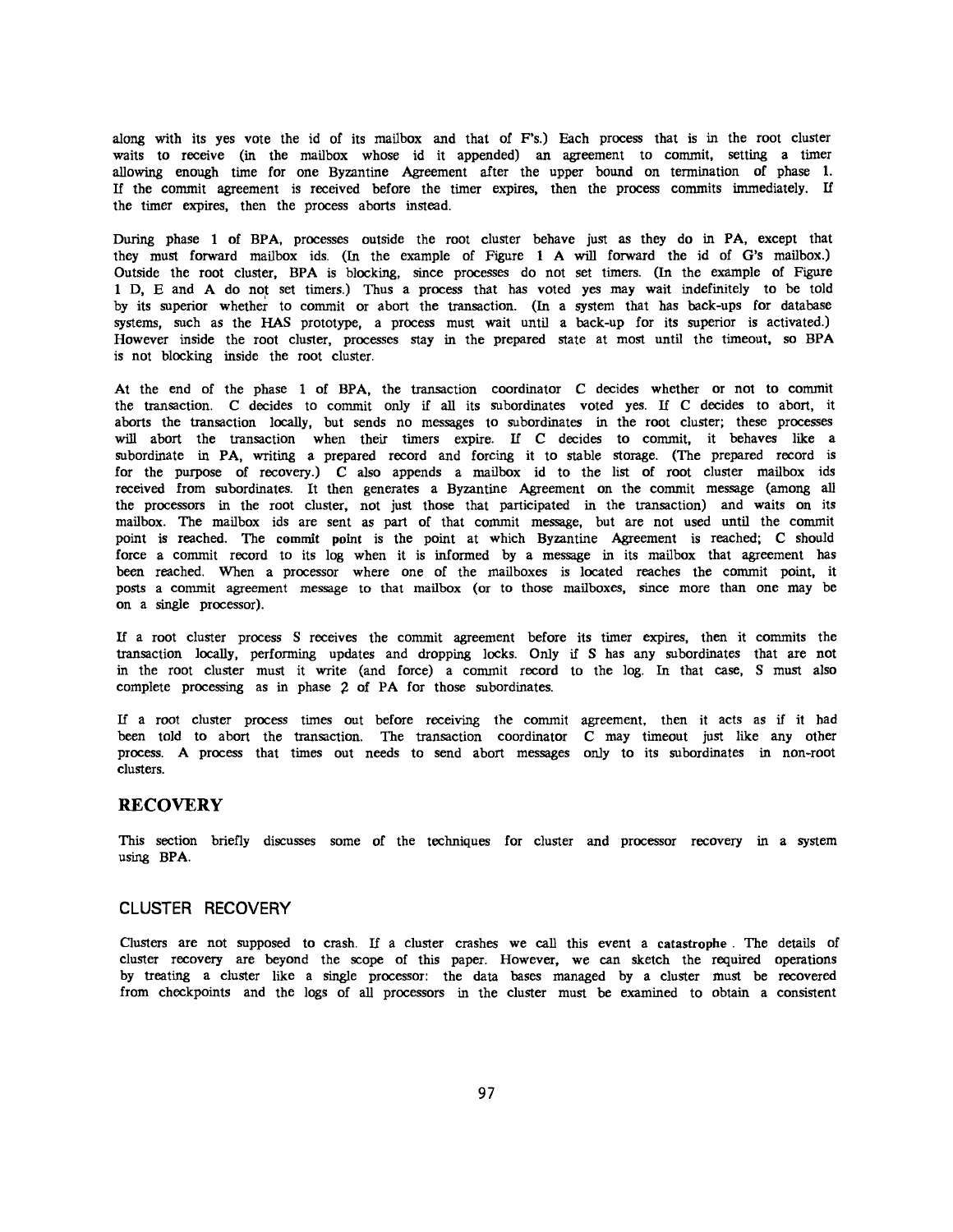state assignment for each transaction. If any processor has logged a transaction as committed, then all must agree to that assignment.

## PROCESSOR RECOVERY

When a member processor of a cluster recovers from a crash or from a cluster partition in which it was not in the majority partition, it copies the agreement logs of t processors and takes the union of their successful agreements to form its agreement log. (Here t is the Byzantine reliability.) If t processors are not available, then all available processors in the cluster are used. Only processors that can communicate with a majority of the processors in the cluster are allowed to perform distributed actions. When a processor finds itself in a non-majority partition it suspends all distributed actions until it becomes part of a majority partition, at which time it undergoes Processor Recovery.

## PROCESS RECOVERY

When a DB subsystem recovers, it finds the results of agreements pertaining to transactions in the prepared state before failure in the agreement log in virtual storage on the processor on which it now resides. Neither log read operations nor sending of messages to other processors is required to resolve these in doubt transactions. (Such operations would be required in the ease of PA.) This speeds the recovery procedure for the DB subsystem, and allows it to resume operations quickly. Operations resumed include informing subordinates of the remits of commit processing, as required by PA, if the subordinates are outside the cluster.

# FAILURE CLASSIFICATION

In order to be able to compare the reliability characteristics of different commit protocols, in this section we introduce a model of failure classification.

Our classification of failures and our notions of degrees of reliability are defined with respect to a fixed decomposition of the distributed system into components. These components are treated as black boxes that either do or do not meet a predetermined set of input/output specifications. For example, we may decompose a distributed system into a set of processors, terminals, disks, and unidirectional communication links. Alternatively, we could view all the processors and all the communications links as one component and specify the actions (terminal and disk reads and writes) that this component is to perform given the behavior of the other components. An event (say the loss of a message between processors) may be an error (failure to meet specifications) with respect to the former decomposition without causing any error with respect to the latter. In this case, we say the event is tolerated with respect to the latter decomposition.

More formally, we postulate a model in which each component has a set IE of possible input events, a disjoint set OE of possible output events, and a correctness specification providing a relation between inputs and outputs so that any subset of the total set of events (the union of IE with OE) may be classified as correct or in error. We emphasize here that we arc discussing classification not detection of errors.

If some collection of events C is in error but there exists a set of output events D such that the union of C with D is correct, then we say that C is an error of omission. Otherwise, we say that C is an error of commission.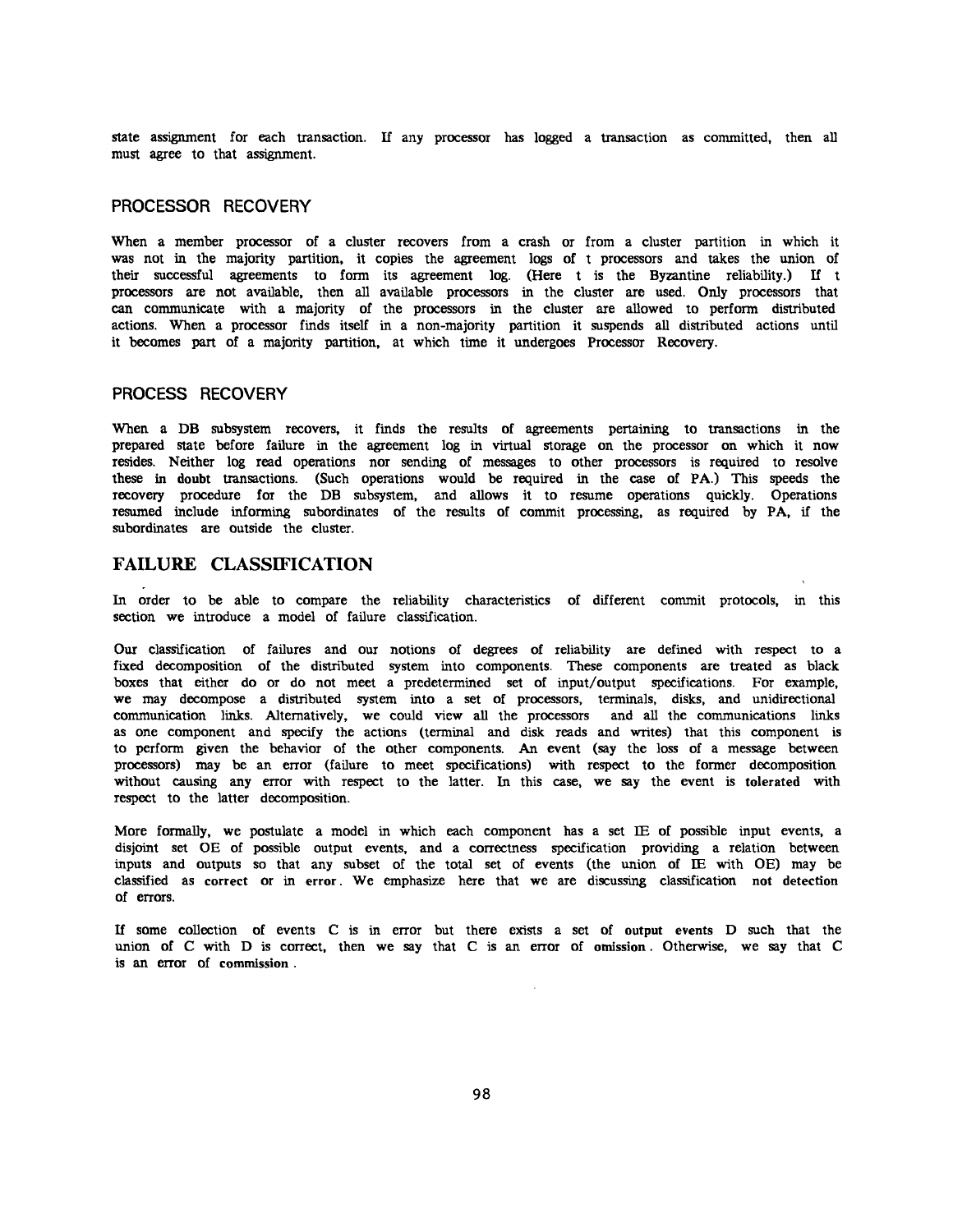It is straightforward to add time explicitly rather than implicitly and talk about partial orderings instead of sets of events. The important point is that the notions of omission, commission, and toleration can be made precise relative to any decompositions for which the notion of error can be made precise.

For the remainder of the paper, we use the two decompositions described in the first paragraph of this section. We sketch these decompositions informally, but we assert that the notions presented can be made rigorous. The errors with which we are concerned for the first decomposition correspond to failure to meet our algorithmic specifications in the case of processors, and failure to faithfully deliver input messages in order in the case of communication links. However, the notion of error in the second decomposition is not the straightforward one involving consistency of the data bases. Instead, it is based on a combination of this straightforward notion with the notion of error defined for the first decomposition. Consider a particular duration of time such as the time to complete commit processing using one of our algorithms. We say that a terminal or disk is inviolate if it was not written to by or via any component in error (with respect to the first decomposition). We say that the processing component is correct during this period with respect to the second decomposition if it does not introduce any data base inconsistency to inviolate components. Thus we say that an algorithm **tolerates**  an error with respect to the first (finer) decomposition if no error with respect to the second decomposition is introduced because inviolate components remain consistent. Of course, we also wish to require of our algorithms that transactions involving inviolate components make progress toward a successful commit; otherwise, we could achieve absolute reliability by always aborting transactions. This completes our somewhat philosophical sketch of the basis on which we compare the reliability of algorithms.

For definiteness, let the duration with respect to which we define "inviolate" be the duration during which a specific transaction is processed (including any recovery processing on failed processors). We assume that any error is eventually detected and corrected so that database inconsistencies introduced to a terminal or disk by a local error are removed or repaired. We assume that log errors are repaired and the database is brought to a state consistent with the log using PA or BPA recovery algorithms for in doubt transactions. With these assumptions we can strengthen our notion of toleration of error: no inconsistency is introduced among inviolate components and eventually all components are brought to consistency by recovery processing if necessary.

It should be clear that errors of omission are much less dangerous than errors of commission. In fact standard two phase commit algorithms are designed to handle errors of omission but not commission. One way to restrict the set of errors that must be tolerated to those of omission only is to implement failstop processing [Schn83 ]. Failstop components can be implemented so that as long as the number of errors of any kind within each component stays below a fixed bound (cf. Byzantine reliability), the components stop after any internal error. Here the errors of omission possible are of a very restricted variety. It may be possible to implement components that never have errors of commission but allow more general errors of omission and are not so expensively redundant as failstop components.

## SAFETY COMPARISON

In this section we make the very strong assumption that the only way for a distributed database to become inconsistent is for some component to commit a transaction that is aborted by another. Thus we ignore any error that might, for example, have a transaction seen by the wrong sites. We **are**  interested only in the safety of distributed commit processing, and assume the absolute safety of all other aspects of distributed transaction processing.

Theorem 1. The set PA of commit and recovery algorithms tolerates any number of failures of omission.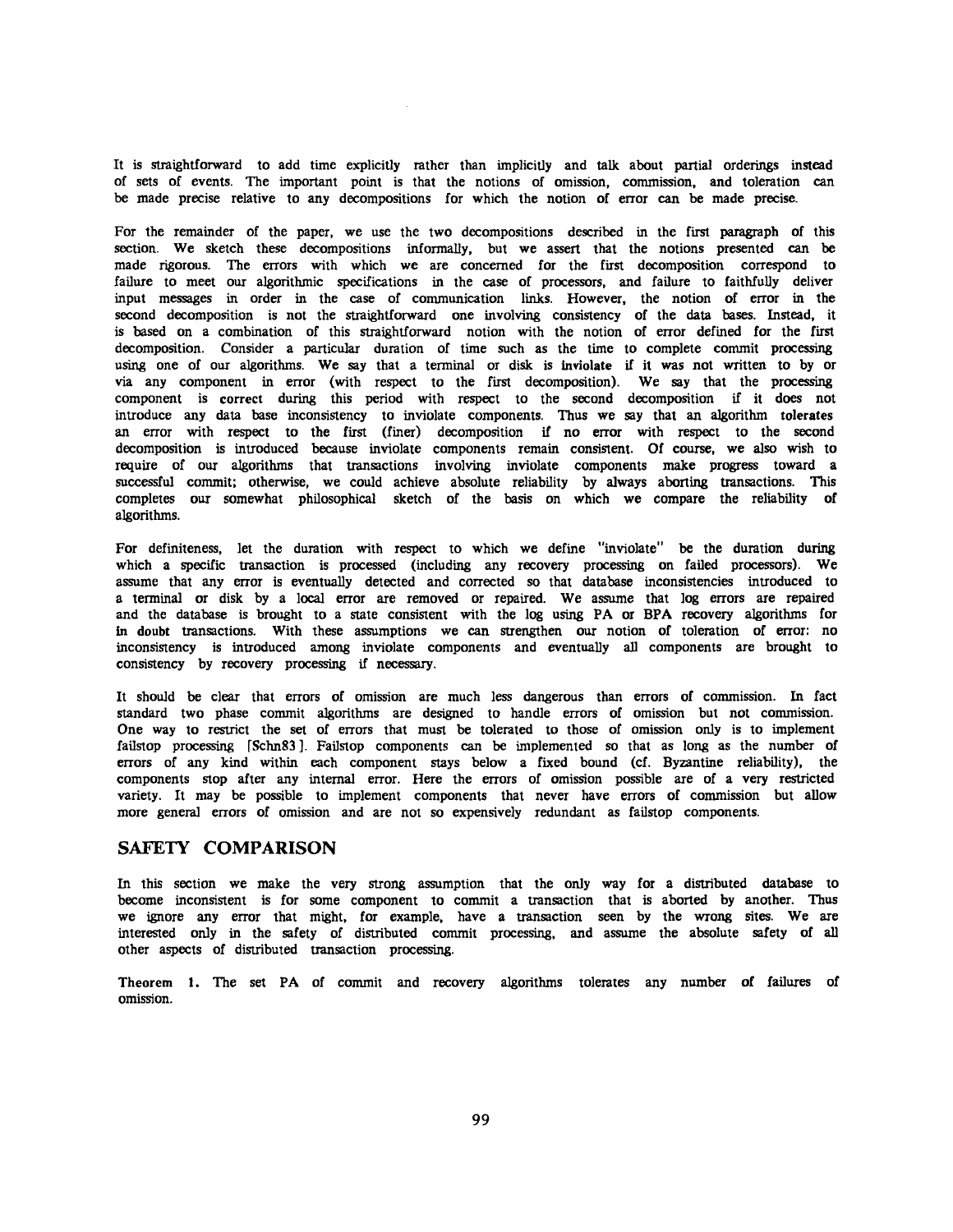Outline **of Proof:** Suppose otherwise, that as a result of some number of failures of omission and no errors of commission, a database inconsistency is introduced to inviolate or recovered components. Without loss of generality, we may assume that the results of a single transaction T are recorded as committed at one component and as aborted at another. We may further assume that these components are written to by two separate processes p and q: say p correctly aborts and q correctly commits T. In PA process p may abort T only if (1) p has voted No on T, (2) p received "Perform AbortTrans(T)" from its immediate predecessor, (3) p is the coordinator for T and it sends "Perform AbortTrans(T)" to each of its subordinates that did not vote No on T, or (4) p recovered with T in doubt and its immediate predessor had no record of T. An analysis of each case under the assumption of no errors of commission shows that the coordinator for T cannot have sent "Perform CommitTrans(T)", so when q committed  $T$  it was an error of commission, contradicting our assumption.  $\Box$ .

**Theorem** 2. Within a cluster, the set BPA of commit and recovery algorithms tolerates any number of errors of any kind up to the Byzantine reliability of the Byzantine Agreement algorithms it calls.

Outline **of Proof:** As above we assume otherwise, that process p correctly aborts and process q correctly commits T. In BPA, q may commit T only if (1) q receives a successful Byzantine Agreement to commit T or (2) q recovers with T in doubt and finds a successful Byzantine Agreement to commit T in the agreement log. It is a property of the Byzantine Agreement algorithms that if a successful Byzantine Agreement appears in any processor's log, then it appears in every correct processor's log, provided no more than t errors have occurred (where t is the Byzantine reliability). Thus if p is correct or correctly recovers, p must have a successful Byzantine Agreement to commit T in its agreement log. Moreover, this agreement must have been received before the time that p's timer would have wakened it if p had been operating correctly. Thus p cannot have correctly aborted T, contradicting our assumption.  $\Box$ .

### **DISCUSSION**

When the root cluster is viewed as a single highly available processor, our modified commit algorithm BPA has the same rcliability as the algorithm we modify: it tolerates any number of failures of omission and cannot tolerate certain single errors of commission. In fact the message traffic outside the root cluster is unaltered, as arc most of the other measures of efficiency previously discussed. From this external point of view our improvement is in recovery time for systems within the root cluster, and consequently in the length of time resources must be held locked because PA is blocking.

Transactions entireiy within the root cluster have the advantage that BPA is non-blocking, in addition to the recovery time advantage. Moreover, BPA tolerates as many errors of commission during its commit phase (i.e., the second phase) as the Byzantinc Agreement algorithm on which it depends, since the commit phase consists of a specific period of waiting for a Byzantine Agreement to commit. However, BPA cannot tolerate omission failures sufficient to partition the cluster.

To compare the advantages and disadvantages of BPA and PA, we consider a committing transaction spanning a single cluster. First, let us examine the no failure scenario. BPA saves us the writing of the commit .record (which is forced in the case of PA) and sending of commit acknowledgement messages by all the non-root processes. Furthermore, no commit messages are sent by the non-leaf processes. Against these advantages, BPA has the following disadvantages. The messages sent during the process of attaining the Byzantine Agreement do not have any counterparts in PA. These messages contribute not only network traffic, but also work load (handling of messages and writing the Byzantine Agreement log record) at all the processors in the cluster. Depending on its position in the transaction tree, a given process may get to know about the decision to commit after a longer time in BPA than in PA, so locks may be held longer in BPA. BPA requires the (force) writing of a prepared record by the transaction coordinator process. No such record is written by that process in PA.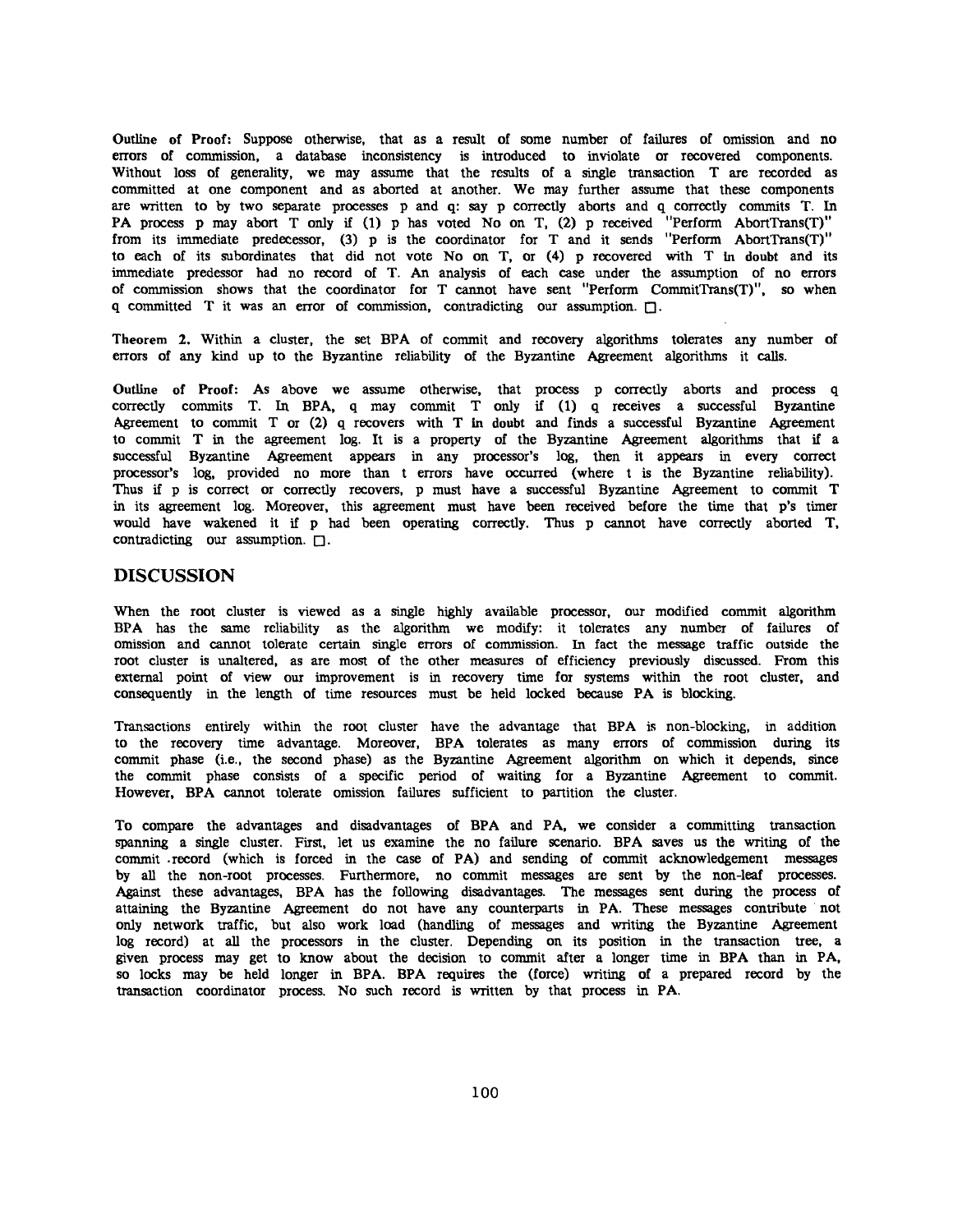Now let us consider the failure scenario. If a superior process fails after one of its subordinates had voted yes, then in PA (running with back-ups, as in the HAS prototype) the subordinate has to wait until the superior is brought up in a backup processor to find out the commit decision. Compared to this, in BPA the failure of any processor in the cluster could increase the time it takes for a process to find out the commit decision. It is quite difficult to compare these delays. On the other hand, if a particular process crashes while in the prepared state, then when that process is brought up in the backup processor with PA, it has to communicate with its superior process to find out the commit decision. But with BPA, it need only examine the local Byzantine Agreement log to find out the commit decision. In this case, BPA is better than PA. But, BPA also imposes the requirement that whenever a processor is brought up after a crash, time must be spent in getting an up-to-date version of the Byzantine Agreement log before the processor can start hosting data base subsystems.

When PA is used, and we consider only the commit protocol operation nothing special needs to be done if network partitioning occurs. On the other hand, when using BPA, network partitioning must be detected and dealt with as described in the section on recovery.

It is beyond the scope of this paper to provide Byzantine reliability to the entire environment of distributed transaction processing. However, we can suggest modifications, at the cost of additional waiting time between receipt of the Byzantine Agreement to commit and the actual commit point, that will tolerate failures of commission during either phase of commit processing. Assuming the existence of an authentication protocol as used in efficient algorithms for Byzantine Agreement [DoSt82c], we require that all messages during the prepare phase be signed with unforgeable signatures and stamped with an unalterable time stamp. The coordinator must include in the commit message all the signed votes of the participants. If any participant detects a discrepancy between the prepare phase message it received and the copy included in the agreement to commit, it transmits this discrepancy to all participants via a second Byzantine Agreement. Finally, each participant waits for a time sufficient for two Byzantine Agreements after the time stamped on the Byzantine Agreement to commit. If no refutation has been received by this time, it then commits the transaction.

BPA assumes that abort messages received in the root cluster are ignored. We can improve the time to abort by allowing abort messages (signed as above) and using them in Byzantine Agreements of refutation as above.

Note that both modifications only require extra messages in case of a failure of commission, but they do require extra waiting time before the transaction can be committed even when there are no failures. Thus they still represent performance improvements over the algorithm presented in [DoSt82b] where Byzantine Agreement is used for both phases of commit processing.

In this paper, we have provided a new kind of trade-off in reliability and efficiency of distributed commit algorithms. Our algorithm is particularly suited to the environment of highly available clusters of processors. It provides a speed of data base system recovery that facilitates cutover from an ailing primary system to a backup system within the cluster, maintaining in many cases the image of a system that has had no failure, even in spite of multiple concurrent failures of omission and commission. While PA and PC have been implemented in R<sup>\*</sup>, our modified protocols have not been implemented.

#### REFERENCES

- **AAFKM83**  Aghili, H., Astrahan, M., Finkelstein, S., Kim, W., McPherson, J., Schkoinick, M., Strong, R. "A Highly Available Database System", IBM Research Report RJ3755, January 1983.
- **BorrSl**  Bert, A. "Transaction Monitoring in ENCOMPASS: Reliable Distributed Transaction Processing", *Prec. International Conference on Very Large Data Bases,* September 1981.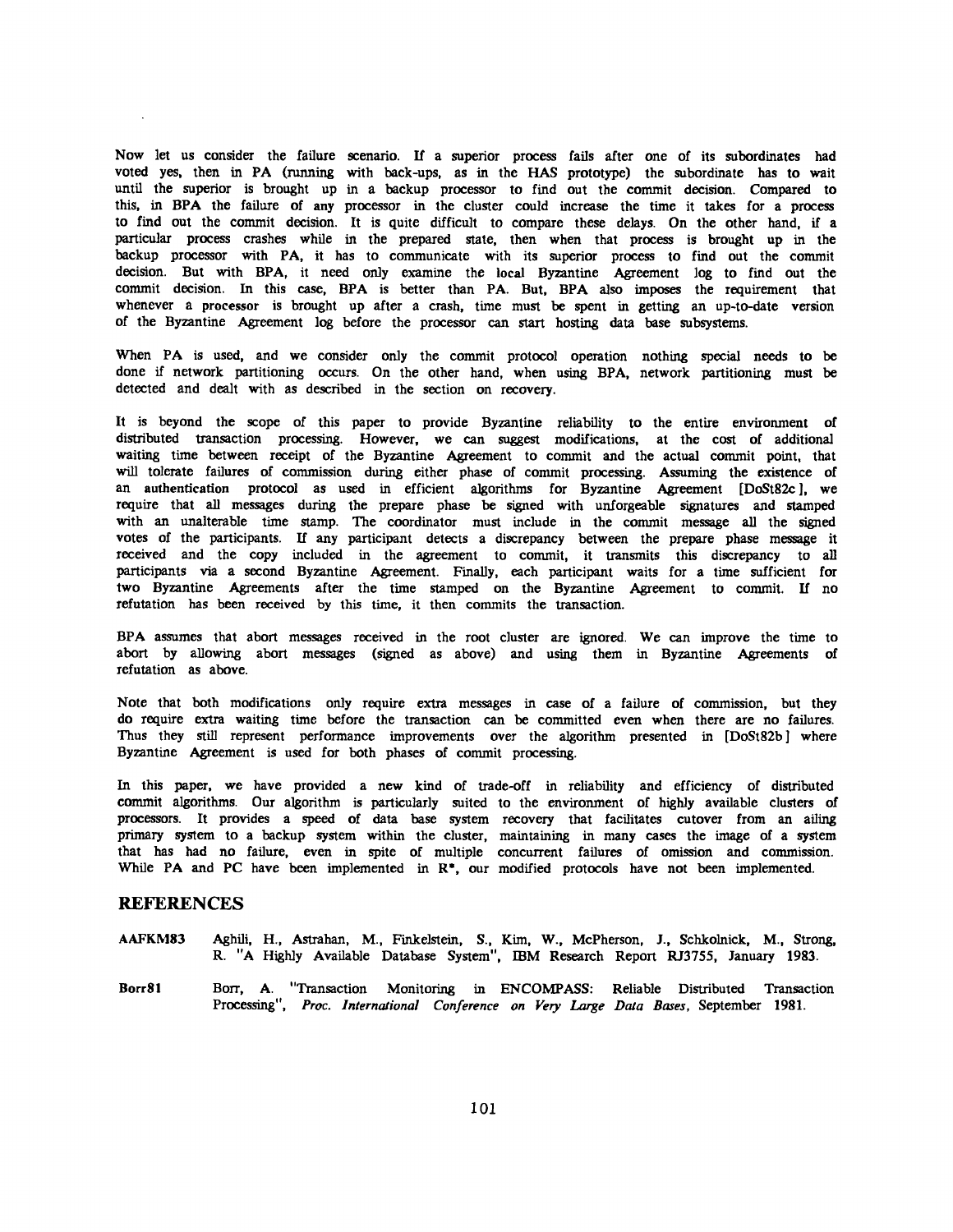- DFFLS82 Dolev, D., Fischer, M., Fowler, R., Lynch, N., Strong, H.R. "An Efficient Byzantine Agreement Without Authentication", *Information and Control,* to appear. See also IBM Research Report K13428, March 1982.
- **DoSt82a**  Dolev, D., Strong, H.R. "Polynomial algorithms for multiple processor agreement", *Proc. 14th ACM SIGACT Symposium on Theory of Computing,* May 1982. See also IBM Research Report RJ3342, December 1981.
- **DoSt82b**  Dolev, D., Strong, H.R. "Distributed Commit with Bounded Waiting", *Proc. Second IEEE Symposium on Reliability in Distributed Software and Database Systems,* Pittsburgh, July 1982. See also IBM Research Report RJ3417, 1982.
- **DoSt82c**  Dolev, D., Strong, H.R. "Authenticated Algorithms for Byzantine Agreement", *SIAM Journal on Computing,* to appear. See also IBM Research Report K13416, March 1982.
- **DSHLM82**  Daniels, D., Selinger, P., Haas, L., Lindsay, B., Mohan, C., Walker, A., Wilms, P. "An Introduction to Distributed Query Compilation in R\*", *Proc. Second International Symposium on Distributed Data Bases,* Berlin, September 1982. Also IBM Research Report RJ3497.
- **Gray78**  Gray, J. "Notes on Data Base Operating Systems", in *Operating Systems - An Advanced Course,* Lecture Notes in Computer Science, Volume 60, Springer-Verlag, 1978.
- **Gray81**  Gray, J. "The Transaction Concept: Virtues and Limitations", *Proc. Seventh Int. Conf. on Very Large Data Bases,* October 1981.
- **HaSh80**  Hammer, M., Shipman, D. "Reliability Mechanisms for SDD-I", *ACM Transactions on Data Base Systems,* December 1980.
- **HSBDL82**  Haas, L.M., Selinger, P.G., Bertino, E., Daniels, D., Lindsay, B., Lohman, G., Mammaga, Y., Mohan, C., Ng, P., Wilms, P., Yost, R. "R\*: A Research Project on Distributed Relational DBMS", *Database Engineering,* Volume 5, Number 2, December 1982. Also IBM Reseaxch Report RJ3653, October 1982.
- **LaMe82**  Lamport, L., Melliar-Smith, P.M. "Synchronizing Clocks in the Presence of Faults", Technical Report, SRI International, March 1982.
- **Lamp80**  Lampson, B. "Atomic Transactions", Chapter 11 in *Distributed Systems - Architecture and Implementation,* B. Lampson (Ed.), Lecture Notes in Computer Science Vol. 100, Springer Veralg, 1980.
- LHMWY83 Lindsay, B., Haas, L., Mohan, C., Wilms, P., Yost, R. "Computation and Communication in R\*: A Distributed Database Manager", To Appear *in Proc. 9th ACM Symposium on Operating Systems Principles,* Bretton Woods, October 1983. Also IBM Research Report R.13740, January 1983.
- LSGGL80 Lindsay, B., Selinger, P., Galtieri, C., Gray, J., Lorie, R., Putzolu, F., Traiger, I., Wade, B. "Single and Multi-Site Recovery Facilities", *In Distributed Data Bases,* Edited by LW. Draffan and F. Poole, Cambridge University Press, 1980. Also Available as "Notes on Distributed Databases", IBM Research Report KI2571, San Jose, July 1979.